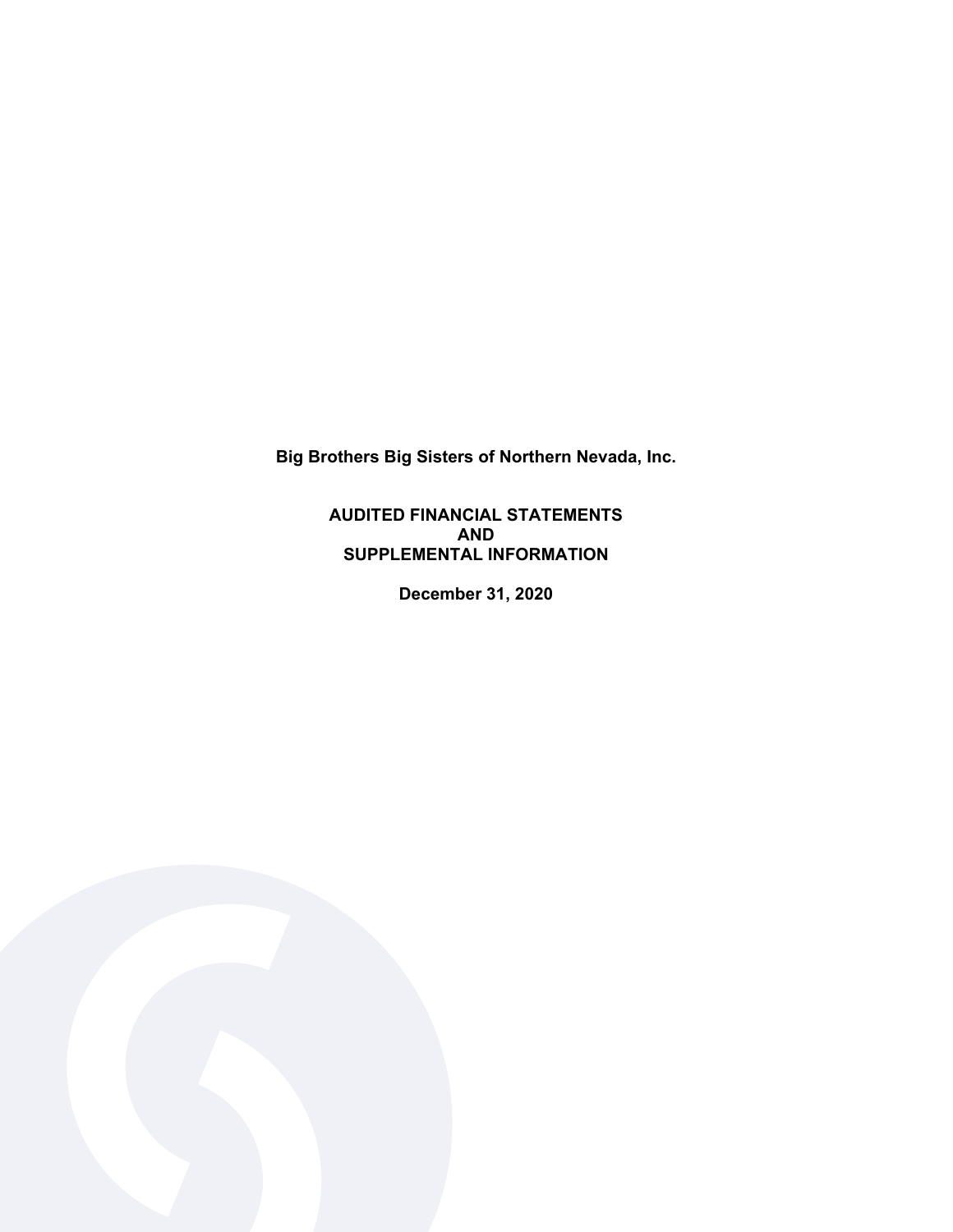# **CONTENTS**

| <b>Independent Auditors' Report</b>       |   |
|-------------------------------------------|---|
| <b>Financial Statements</b>               |   |
| <b>Statement of Financial Position</b>    | 3 |
| <b>Statement of Activities</b>            | 4 |
| <b>Statement of Functional Activities</b> | 5 |
| <b>Statement of Cash Flows</b>            | 6 |
| Notes to Financial Statements             |   |
|                                           |   |

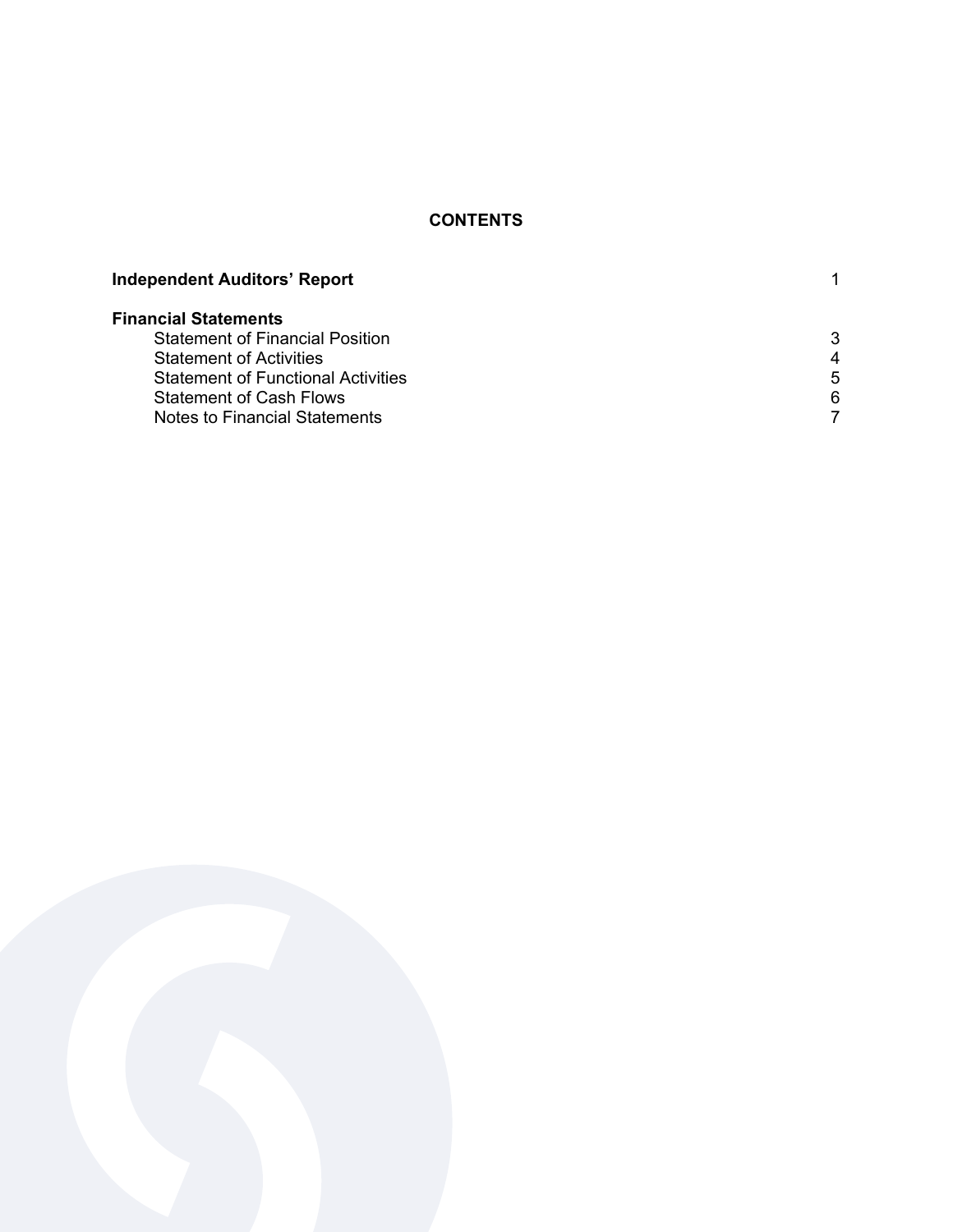Vanessa L. Davis, CPA CGMA





# **INDEPENDENT AUDITOR'S REPORT**

#### To the Board of Directors

Big Brothers Big Sisters of Northern Nevada, Inc.

We have audited the accompanying financial statements of Big Brothers Big Sisters of Northern Nevada, Inc. (a nonprofit organization), which comprise the statement of financial position as of December 31, 2020, and the related statements of activities, functional expenses, and cash flows for the year ended, and the related notes to the financial statements.

## **Management's Responsibility for the Financial Statements**

Management is responsible for the preparation and fair presentation of these financial statements in accordance with accounting principles generally accepted in the United States of America; this includes the design, implementation, and maintenance of internal control relevant to the preparation and fair presentation of financial statements that are free from material misstatement, whether due to fraud or error

## **Auditor's Responsibility**

Our responsibility is to express an opinion on these financial statements based on our audit. We conducted our audit in accordance with auditing standards generally accepted in the United States of America. Those standards require that we plan and perform the audit to obtain reasonable assurance about whether the financial statements are free from material misstatement.

An audit involves performing procedures to obtain audit evidence about the amounts and disclosures in the financial statements. The procedures selected depend on the auditor's judgment, including the assessment of the risks of material misstatement of the financial statements, whether due to fraud or error. In making those risk assessments, the auditor considers internal control relevant to the entity's preparation and fair presentation of the financial statements in order to design audit procedures that are appropriate in the circumstances, but not for the purpose of expressing an opinion on the effectiveness of the entity's internal control. Accordingly, we express no such opinion. An audit also includes evaluating the appropriateness of accounting policies used and the reasonableness of significant accounting estimates made by management, as well as evaluating the overall presentation of the financial statements.

We believe that the audit evidence we have obtained is sufficient and appropriate to provide a basis for our audit opinion.

> 611 N. Nevada Street Carson City, Nevada 89703 Phone: (775) 882-7198 Fax: (775) 883-4346

Members of: CPA Connect Nevada Society of Certified Public Accountants American Institute of Certified Public Accountants Affordable Housing Association of Certified Public Accountants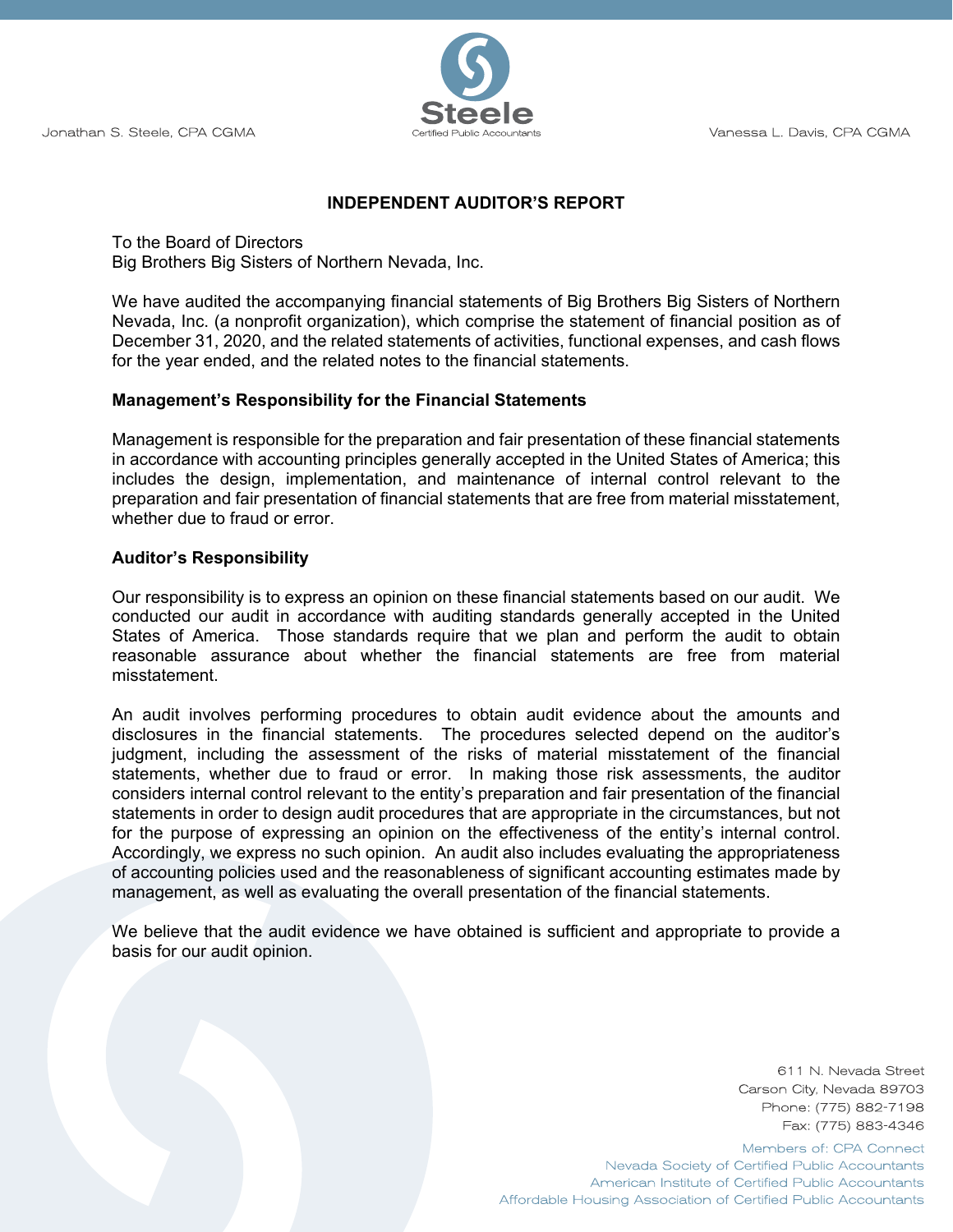# **Opinion**

In our opinion, the financial statements referred to above present fairly, in all material respects, the financial position of Big Brothers Big Sisters of Northern Nevada, Inc. as of December 31, 2020, and the changes in its net assets and its cash flows for the year then ended in accordance with accounting principles generally accepted in the United States of America.

### **Report on Summarized Comparative Information**

We have previously audited the Big Brothers Big Sisters of Northern Nevada, Inc.'s 2019 financial statements, and we expressed an unmodified audit opinion on those audited financial statements in our report dated September 28, 2020. In our opinion, the summarized comparative information presented herein as of and for the year ended December 31, 2019, is consistent, in all material respects, with the audited financial statements from which it has been derived.

Stule: Associates, uc

Carson City, Nevada September 30, 2021

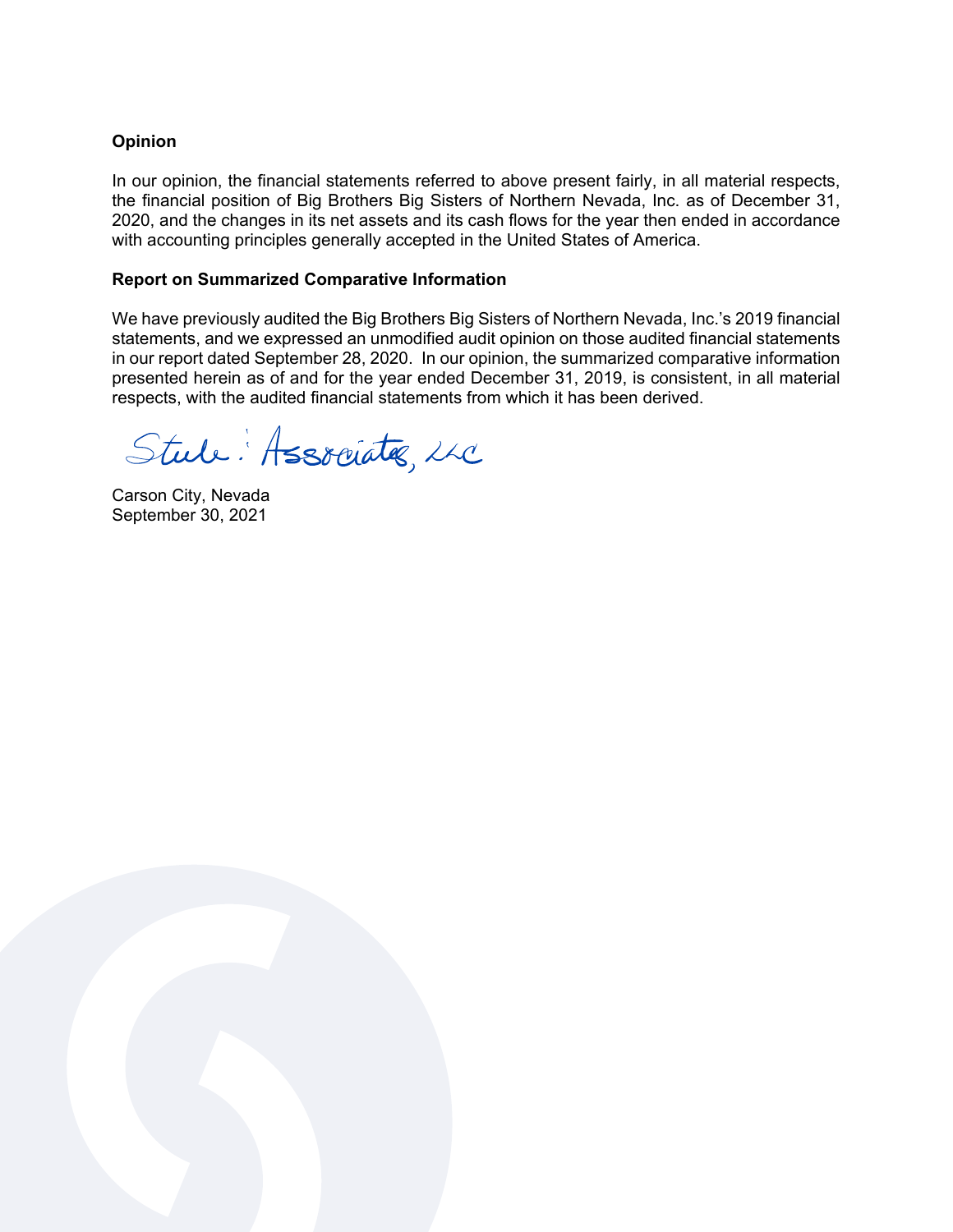# **STATEMENT OF FINANCIAL POSITION**

## **December 31, 2020**

*(With summarized financial information for the year ended December 31, 2019)* 

| <b>ASSETS</b><br><b>Current Assets</b><br>\$<br>Cash and cash equivalents<br>303,177<br>\$<br>Grants receivable<br>22,199<br>31,216<br>Pledge receivable, net<br>Prepaid expenses<br>2,892<br><b>Investments</b><br>392,886<br>752,370<br><b>Total Current Assets</b><br>Long-term Assets<br>Equipment and furniture, net<br>12,521<br>18,808<br>Pledges receivable, net<br>53,304<br>62,338<br><b>Investments</b><br>400,000<br>400,000<br>465,825<br>1,218,195<br><b>Total Assets</b><br>\$<br>\$<br><b>LIABILITIES AND NET ASSETS</b><br><b>Current Liabilities</b><br>\$<br>6,197<br>\$<br>Accounts payable<br>25,475<br>Credit card payable<br>1,849<br>4,066<br>Deferred revenue<br>14,500<br>23,529<br>21,154 |                                       | 2020 |           | 2019 |                  |
|----------------------------------------------------------------------------------------------------------------------------------------------------------------------------------------------------------------------------------------------------------------------------------------------------------------------------------------------------------------------------------------------------------------------------------------------------------------------------------------------------------------------------------------------------------------------------------------------------------------------------------------------------------------------------------------------------------------------|---------------------------------------|------|-----------|------|------------------|
|                                                                                                                                                                                                                                                                                                                                                                                                                                                                                                                                                                                                                                                                                                                      |                                       |      |           |      |                  |
|                                                                                                                                                                                                                                                                                                                                                                                                                                                                                                                                                                                                                                                                                                                      |                                       |      |           |      |                  |
|                                                                                                                                                                                                                                                                                                                                                                                                                                                                                                                                                                                                                                                                                                                      |                                       |      |           |      | 89,041           |
|                                                                                                                                                                                                                                                                                                                                                                                                                                                                                                                                                                                                                                                                                                                      |                                       |      |           |      | 38,034           |
|                                                                                                                                                                                                                                                                                                                                                                                                                                                                                                                                                                                                                                                                                                                      |                                       |      |           |      | 32,639           |
|                                                                                                                                                                                                                                                                                                                                                                                                                                                                                                                                                                                                                                                                                                                      |                                       |      |           |      | 2,748            |
|                                                                                                                                                                                                                                                                                                                                                                                                                                                                                                                                                                                                                                                                                                                      |                                       |      |           |      | 398,043          |
|                                                                                                                                                                                                                                                                                                                                                                                                                                                                                                                                                                                                                                                                                                                      |                                       |      |           |      | 560,505          |
|                                                                                                                                                                                                                                                                                                                                                                                                                                                                                                                                                                                                                                                                                                                      |                                       |      |           |      |                  |
|                                                                                                                                                                                                                                                                                                                                                                                                                                                                                                                                                                                                                                                                                                                      |                                       |      |           |      |                  |
|                                                                                                                                                                                                                                                                                                                                                                                                                                                                                                                                                                                                                                                                                                                      |                                       |      |           |      |                  |
|                                                                                                                                                                                                                                                                                                                                                                                                                                                                                                                                                                                                                                                                                                                      |                                       |      |           |      |                  |
|                                                                                                                                                                                                                                                                                                                                                                                                                                                                                                                                                                                                                                                                                                                      |                                       |      |           |      | 481,146          |
|                                                                                                                                                                                                                                                                                                                                                                                                                                                                                                                                                                                                                                                                                                                      |                                       |      |           |      | 1,041,651        |
|                                                                                                                                                                                                                                                                                                                                                                                                                                                                                                                                                                                                                                                                                                                      |                                       |      |           |      |                  |
|                                                                                                                                                                                                                                                                                                                                                                                                                                                                                                                                                                                                                                                                                                                      |                                       |      |           |      |                  |
|                                                                                                                                                                                                                                                                                                                                                                                                                                                                                                                                                                                                                                                                                                                      |                                       |      |           |      |                  |
|                                                                                                                                                                                                                                                                                                                                                                                                                                                                                                                                                                                                                                                                                                                      |                                       |      |           |      |                  |
|                                                                                                                                                                                                                                                                                                                                                                                                                                                                                                                                                                                                                                                                                                                      |                                       |      |           |      |                  |
|                                                                                                                                                                                                                                                                                                                                                                                                                                                                                                                                                                                                                                                                                                                      |                                       |      |           |      |                  |
| 33,792<br><b>Total Current Liabilities</b>                                                                                                                                                                                                                                                                                                                                                                                                                                                                                                                                                                                                                                                                           |                                       |      |           |      | 62,978           |
|                                                                                                                                                                                                                                                                                                                                                                                                                                                                                                                                                                                                                                                                                                                      | Accrued expenses                      |      |           |      |                  |
|                                                                                                                                                                                                                                                                                                                                                                                                                                                                                                                                                                                                                                                                                                                      |                                       |      |           |      |                  |
|                                                                                                                                                                                                                                                                                                                                                                                                                                                                                                                                                                                                                                                                                                                      | <b>Net Assets</b>                     |      |           |      |                  |
| 1,184,403                                                                                                                                                                                                                                                                                                                                                                                                                                                                                                                                                                                                                                                                                                            | Net assets without donor restrictions |      | 1,131,803 |      | 975,073          |
| 1,218,195<br>1,041,651<br>\$<br>\$                                                                                                                                                                                                                                                                                                                                                                                                                                                                                                                                                                                                                                                                                   | Net assets with donor restrictions    |      | 52,600    |      | 3,600<br>978,673 |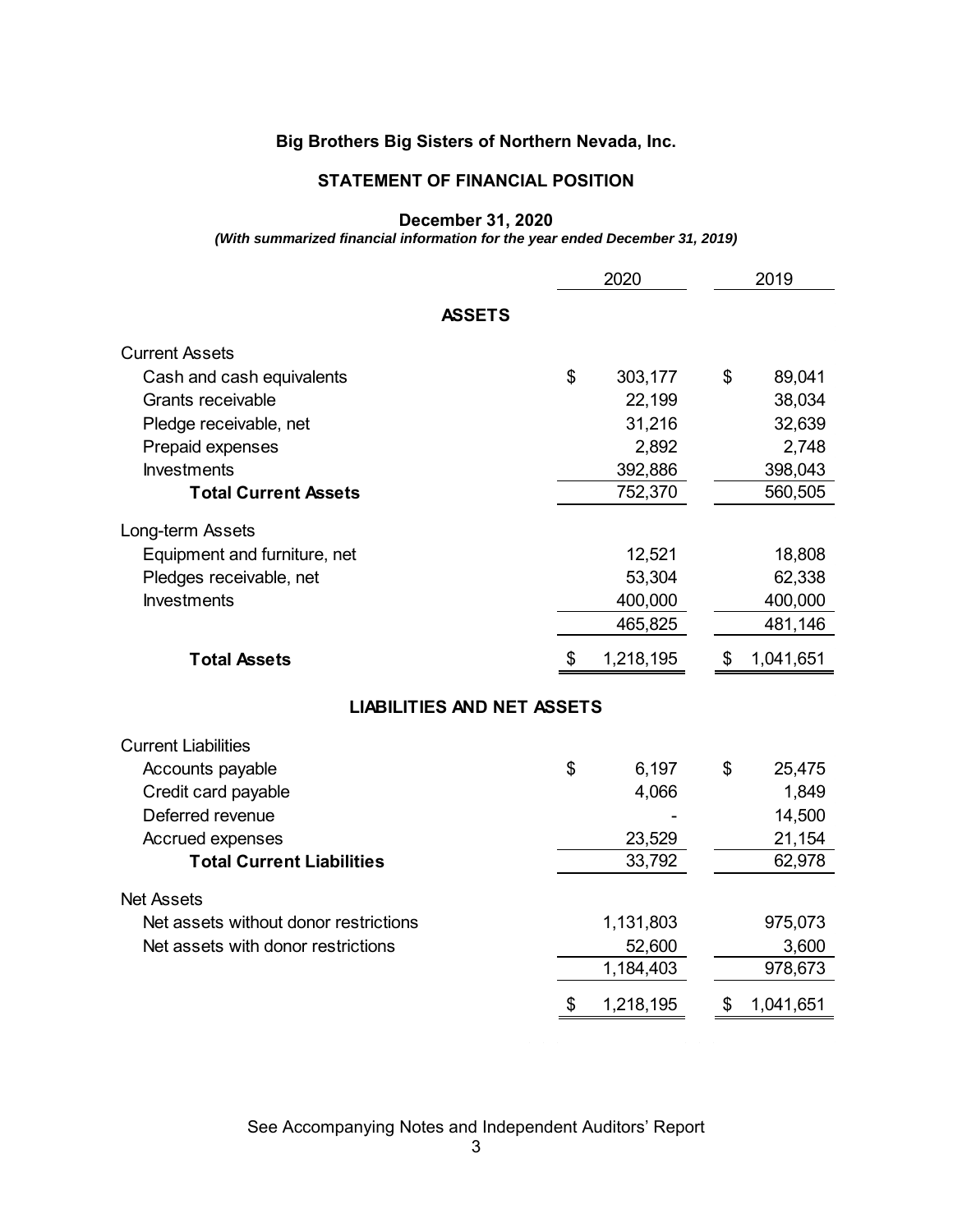# **STATEMENT OF ACTIVITIES**

#### **For the Year Ended December 31, 2020**  *(With summarized financial information for the year ended December 31, 2019)*

|                                        |                     | 2020                |               |           |
|----------------------------------------|---------------------|---------------------|---------------|-----------|
|                                        | <b>Net Assets</b>   | <b>Net Assets</b>   |               |           |
|                                        | Without             | With                |               |           |
|                                        | Donor               | Donor               |               |           |
|                                        | <b>Restrictions</b> | <b>Restrictions</b> | Total         | 2019      |
| Revenue, Gains, Losses                 |                     |                     |               |           |
| and Other Support                      |                     |                     |               |           |
| Contributions                          | \$<br>330,513       | \$                  | 330,513<br>\$ | \$162,351 |
| Foundation & Corporate donations       | 210,348             | 50,000              | 260,348       | 167,350   |
| Third party events                     | 15,817              |                     | 15,817        | 20,916    |
| Grants                                 | 190,247             |                     | 190,247       | 173,291   |
| Special events                         | 198,485             |                     | 198,485       | 378,422   |
| <b>Donation center</b>                 |                     |                     |               |           |
| Investment return                      | 46,527              |                     | 46,527        | 126,148   |
| In Kind donations                      |                     |                     |               |           |
| Miscellaneous Income                   | 173,762             |                     | 173,762       | 5,758     |
| Donations from Friends of BBBS         | (97, 456)           |                     | (97, 456)     | (35, 112) |
| Recovery on uncollectible              |                     |                     |               |           |
| promises to give                       | 5,700               |                     | 5,700         | (21, 075) |
| Net assets released from               |                     |                     |               |           |
| restrictions satisfied by payments     | 1,000               | (1,000)             |               |           |
| <b>Total Revenue, Gains,</b>           |                     |                     |               |           |
| <b>Losses and Other Support</b>        | 1,074,943           | 49,000              | 1,123,943     | 978,049   |
| <b>Expenses</b>                        |                     |                     |               |           |
| Program services                       | 722,975             |                     | 722,975       | 623,592   |
| Management and general                 | 51,191              |                     | 51,191        | 50,104    |
| Fundraising                            | 144,047             |                     | 144,047       | 261,971   |
| <b>Total Expenses</b>                  | 918,213             |                     | 918,213       | 935,667   |
| Increase (Decrease) in Net Assets      | 156,730             | 49,000              | 205,730       | 42,382    |
| <b>Net Assets, Beginning of Period</b> | 975,073             | 3,600               | 978,673       | 936,291   |
| <b>Net Assets, End of Period</b>       | \$1,131,803         | \$<br>52,600        | \$1,184,403   | \$978,673 |

See Accompanying Notes and Independent Auditors' Report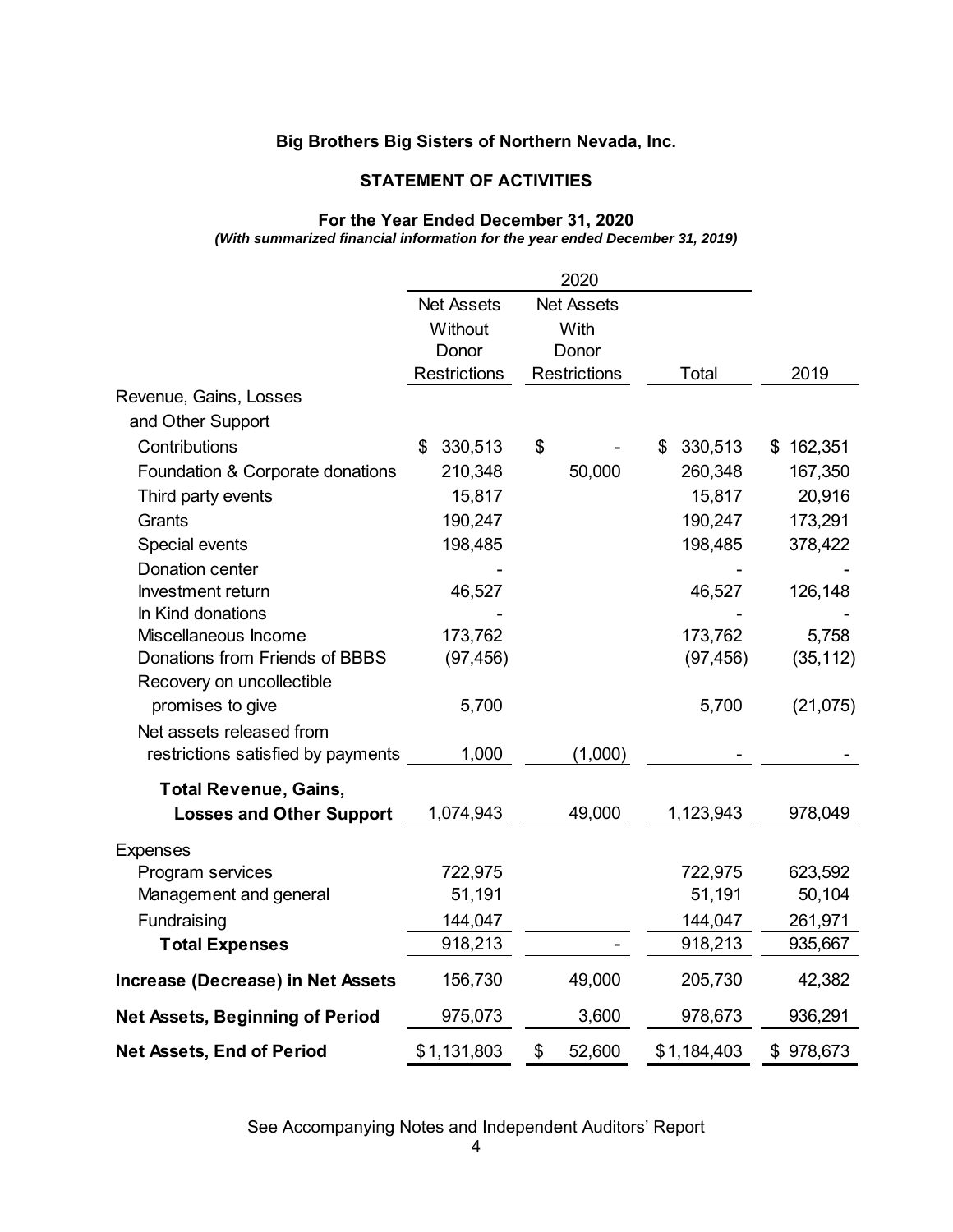# **STATEMENT OF FUNCTIONAL EXPENSES**

#### **For the Year Ended December 31, 2020**  *(With summarized financial information for the year ended December 31, 2019)*

|                          |           | 2019        |              |           |           |
|--------------------------|-----------|-------------|--------------|-----------|-----------|
|                          | Program   | Management  | Fund         |           |           |
|                          | Services  | and General | Raising      | Total     | Total     |
| Salaries and wages       | \$452,077 | \$<br>8,218 | 69,572<br>\$ | \$529,867 | \$572,038 |
| Payroll taxes            | 46,169    | 839         | 7,105        | 54,113    | 42,249    |
| <b>Employee benefits</b> | 33,913    | 3,444       | 14,375       | 51,732    | 67,620    |
|                          | 532,159   | 12,501      | 91,052       | 635,712   | 681,907   |
| Advertising              | 129       | 5           | 198          | 332       | 974       |
| <b>Annual Dinner</b>     |           |             | 7,962        | 7,962     | 58,482    |
| Awards                   |           |             |              |           | 931       |
| <b>Background Checks</b> | 3,486     |             | 4            | 3,490     | 4,795     |
| <b>Bank fees</b>         | 3,350     | 3,971       | 780          | 8,101     | 10,244    |
| Conferences & meetings   | (1,536)   | 1,224       | 312          |           | 4,420     |
| Depreciation             |           | 6,287       |              | 6,287     | 10,828    |
| Dues & subscriptions     | 2,303     | 999         | 327          | 3,629     | 11,844    |
| Equipment                | 1,789     | 121         | 242          | 2,152     | 4,562     |
| Golf tournament          | 7,381     |             | 21,671       | 29,052    | 21,671    |
| Insurance                | 17,259    | 1,545       | 2,381        | 21,185    | 18,476    |
| Membership expense       | 26,219    |             |              | 26,219    |           |
| <b>Miscellaneous</b>     | 264       | 80          |              | 344       | 140       |
| Occupancy                | 25,875    | 2,063       | 4,125        | 32,063    | 34,050    |
| Over the Edge            |           |             |              |           |           |
| Postage                  | 35        | 30          | 600          | 665       | 1,001     |
| Printing                 | 59        | 20          | 968          | 1,047     | 2,911     |
| Professional fees        | 14,682    | 21,404      | 1,816        | 37,902    | 25,480    |
| Program expenses         | 9,790     |             | 9,534        | 19,324    | 20,171    |
| Repairs & maintenance    | 57,752    |             |              | 57,752    |           |
| <b>Supplies</b>          | 13,181    | 235         | 607          | 14,023    | 10,908    |
| Telephone                | 8,566     | 632         | 1,310        | 10,508    | 7,140     |
| Training                 | 216       | 74          | 41           | 331       | 2,413     |
| <b>Travel</b>            | 16        |             | 117          | 133       | 2,319     |
|                          | \$722,975 | \$51,191    | \$144,047    | \$918,213 | \$935,667 |

See Accompanying Notes and Independent Auditors' Report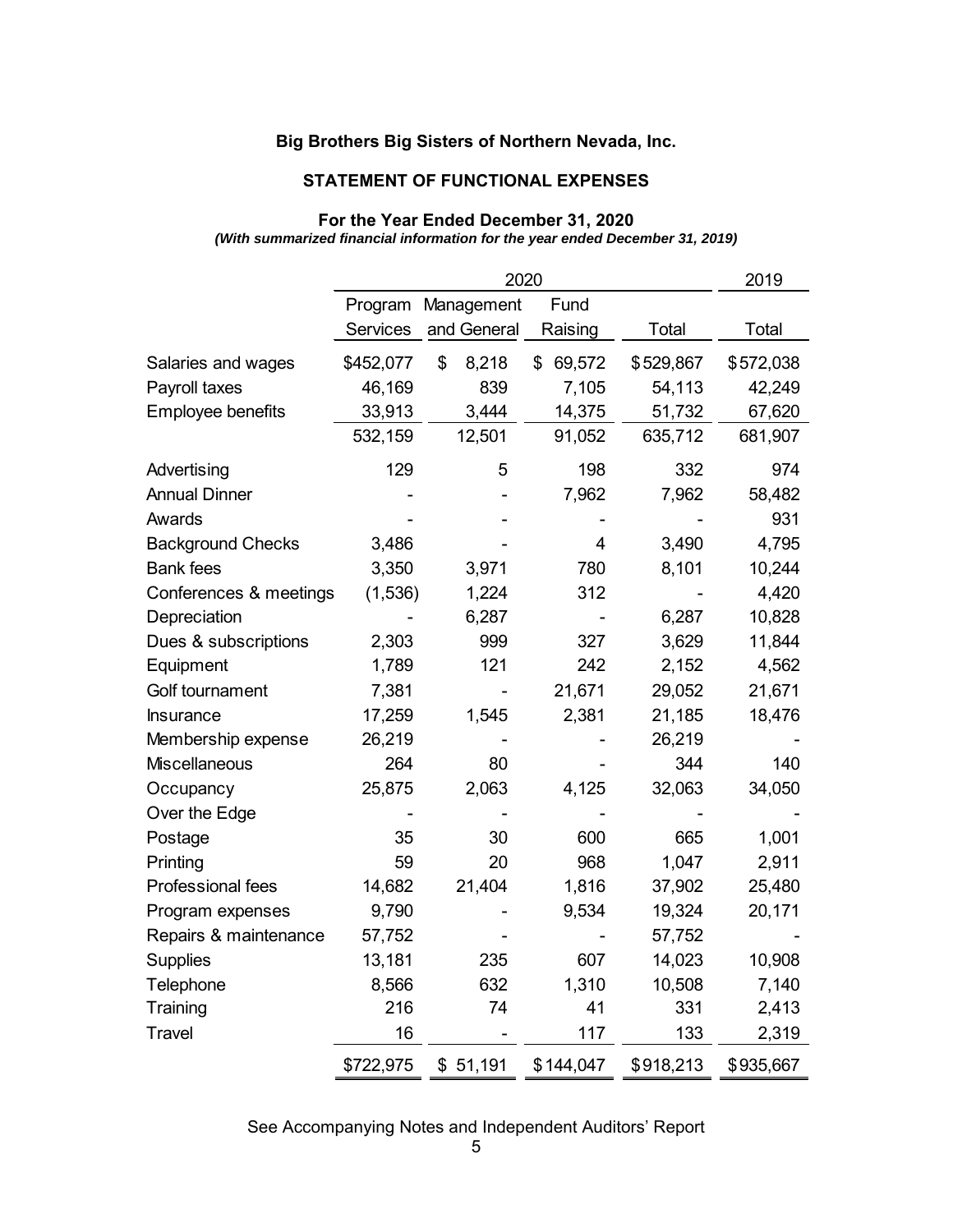# **STATEMENT OF CASH FLOWS**

#### **For the Year Ended December 31, 2020**

*(With summarized financial information for the year ended December 31, 2019)* 

|                                                      | 2020          | 2019         |
|------------------------------------------------------|---------------|--------------|
| <b>Cash Flows from Operating Activities</b>          |               |              |
| Change in net assets                                 | \$<br>205,730 | \$<br>42,382 |
| Adjustments to reconcile change in net assets to     |               |              |
| cash provided by operating activities:               |               |              |
| Depreciation                                         | 6,287         | 10,828       |
| (Gain) loss on investments                           | (17, 585)     | (100, 291)   |
| (Increase) decrease in:                              |               |              |
| Pledges receivable                                   | 10,457        | 15,347       |
| Grants receivable                                    | 15,835        | (33, 273)    |
| Other receivable                                     |               |              |
| Prepaid expenses                                     | (144)         | 2,309        |
| (Decrease) increase in:                              |               |              |
| Accounts payable                                     | (19, 278)     | (2, 148)     |
| Credit card payable                                  | 2,217         | (2,937)      |
| <b>Accrued liabilities</b>                           | 2,375         | 8,943        |
| Deferred grant revenue                               | (14, 500)     | (12,000)     |
| <b>Net Cash Provided by Operating Activities</b>     | 191,394       | (70, 840)    |
| <b>Cash Flows from Investment Activities</b>         |               |              |
| Purchase of property and equipment                   |               |              |
| Proceeds from investments                            | 42,121        | 52,802       |
| Purchase of investments                              | (19,379)      | (50, 231)    |
| <b>Net Cash Provided by Investing Activities</b>     | 22,742        | 2,571        |
| Net Increase (Decrease) in Cash and Cash Equivalents | 214,136       | (68, 269)    |
| Cash, Restricted Cash and Equivalents                |               |              |
| <b>Beginning of Period</b>                           | 89,041        | 157,310      |
| Cash, Restricted Cash and Equivalents                |               |              |
| End of period                                        | \$<br>303,177 | \$<br>89,041 |

See Accompanying Notes and Independent Auditors' Report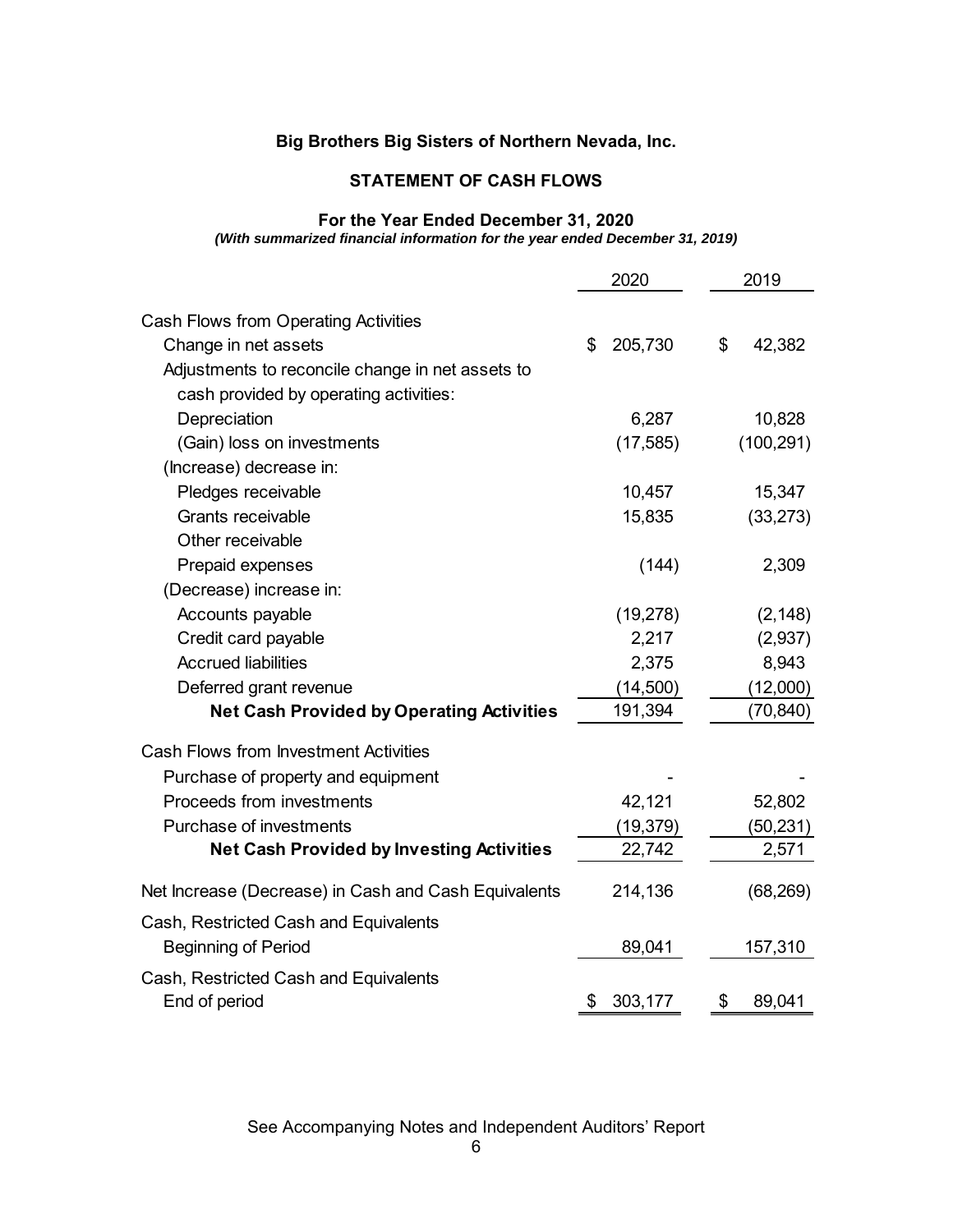### **NOTES TO FINANCIAL STATEMENTS**

#### **December 31, 2020**

#### 1. **SUMMARY OF SIGNIFICANT ACCOUNTING POLICIES**

#### A. **Nature of Operations**

Big Brothers Big Sisters of Northern Nevada, Inc., (the Organization) was formed on April 21, 2005. The mission of the Organization is to help children, disadvantaged by poverty and fractured families, reach their potential. The Organization carries out this mission though professionally supported, one-to-one mentoring relationships with measurable impact on youth. The Organization serves the Reno, Carson City, Minden, and Gardnerville areas of Northern Nevada.

#### B. **Basis of Accounting**

 The accompanying financial statements have been prepared on the accrual basis of accounting; whereby, income is recognized when earned and costs and expenses are recognized when the obligations are incurred. Accordingly, all significant receivables, payables, and other liabilities are reflected.

## C. **Basis of Presentation**

 Net assets of the Organization are classified based on the presence or absence of donor-imposed restrictions. Net assets are comprised of two groups; net assets without donor restrictions and net assets with donor restrictions.

 Net assets without donor restrictions represent amounts that are not subject to usage restrictions based on donor-imposed requirements. This class also includes assets previously restricted where restrictions have expired or been met. Net assets with donor restrictions represent assets subject to usage limitations based on donor-imposed or grantor restrictions. These restrictions may be temporary or may be based on a particular use. Restrictions may be met by the passage of time or by actions of the Organization. Certain restrictions may need to be maintained in perpetuity.

 Revenues are reported as increases in net assets without donor restrictions unless their use is limited by donor-imposed restrictions. Expenses are reported as decreases in net assets without donor restrictions. Gains and losses on investments and other assets or liabilities are reported as increases or decreases in net assets without donor restrictions unless their use is restricted by explicit donor stipulation or by law.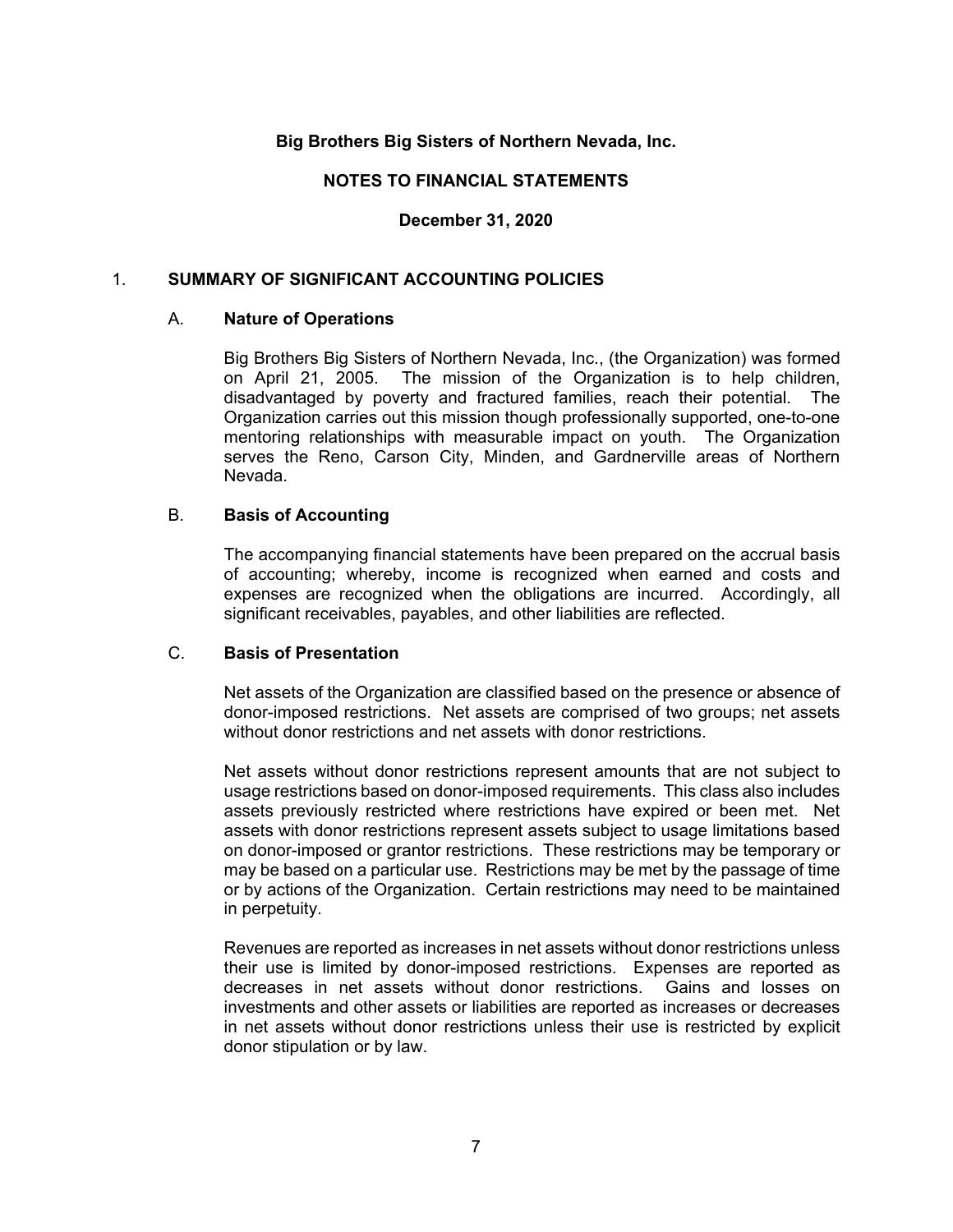## **NOTES TO FINANCIAL STATEMENTS**

#### **December 31, 2020**

#### 1. **SUMMARY OF SIGNIFICANT ACCOUNTING POLICIES (CONTINUED)**

#### D. **Prior-Year Comparative Information**

 The financial statements include certain prior-year summarized comparative information in total, but not by net asset class. Such information does not include sufficient detail to constitute a presentation in conformity with generally accepted accounting principles. Accordingly, such information should be read in conjunction with the Organization's financial statements for the year ended December 31, 2018, from which the summarized information was derived.

#### E. **Cash, Restricted Cash and Equivalents**

 Cash and cash equivalents include both unrestricted and restricted cash. The Organization considers all highly liquid debt instruments purchased with an original maturity of three months or less to be cash equivalents. At December 31, 2020, there were no cash equivalents.

## F. **Tax Status**

 The Organization is a nonprofit organization that is exempt from federal income taxes under Section 501(c)(3) of the Internal Revenue Code. Accordingly, no liability for federal income taxes has been provided in the financial statements. It is the Organization's tax position that it has not engaged in activities that would jeopardize its exempt status nor has it engaged in activities that would result in unrelated business income tax. The Organization's Forms 990, *Return of Organization Exempt from Income Tax*, for the tax years ended 2017, 2018, and 2019 are subject to examination by the IRS, generally for three years after they were filed.

#### G. **Donated Assets**

 Donated property, marketable securities, and other non-cash donations are recorded as contributions at their estimated date of donation.

#### H. **Use of Estimates**

 The preparation of financial statements in conformity with accounting principles generally accepted in the United States of America requires management to make estimates and assumptions that affect reported amounts of assets and liabilities and disclosures of contingent assets and liabilities at the date of the financial statements and the reported amounts of revenues and expenses during the reporting period. Accordingly, actual results could differ from those estimates.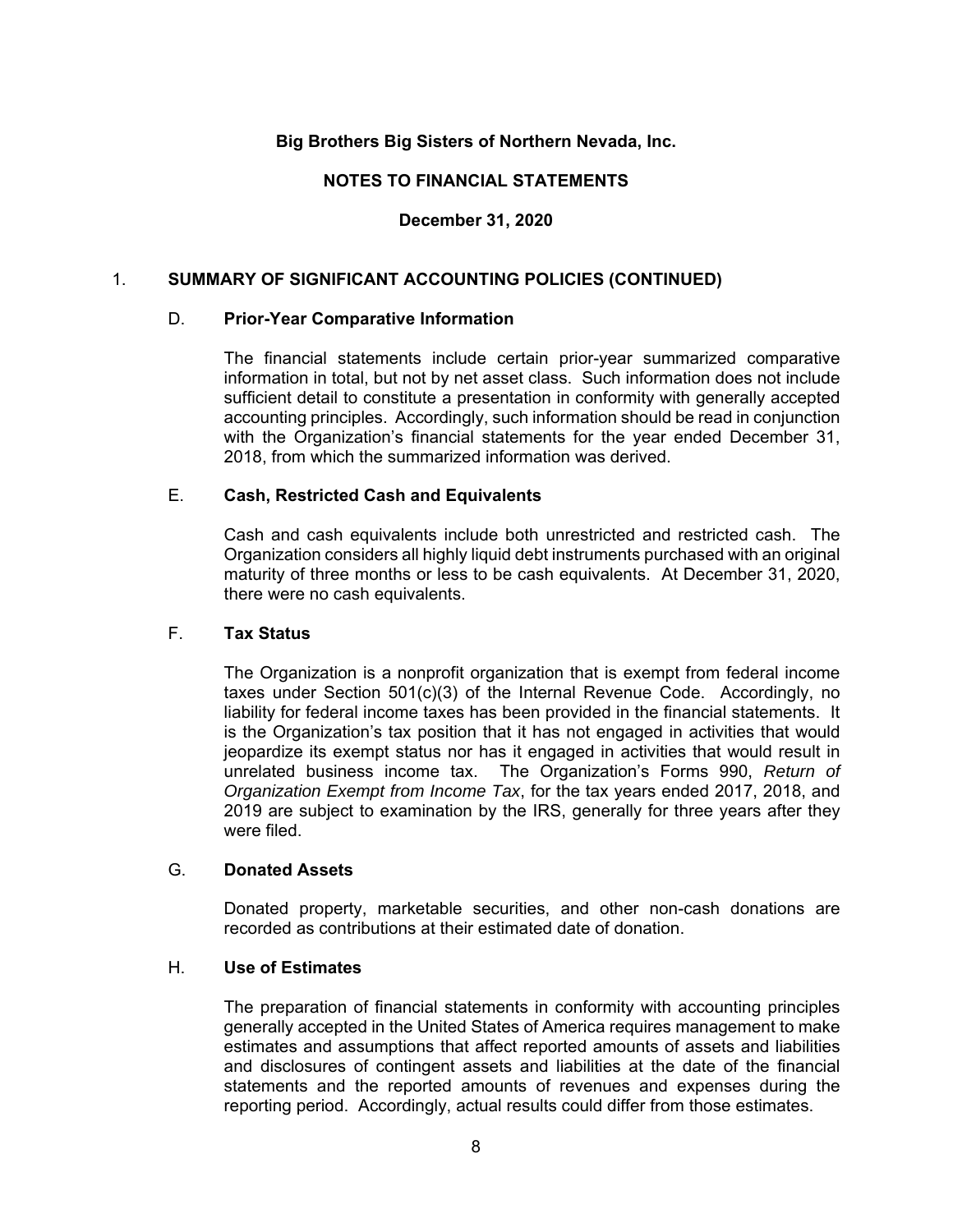## **NOTES TO FINANCIAL STATEMENTS**

### **December 31, 2020**

### 1. **SUMMARY OF SIGNIFICANT ACCOUNTING POLICIES (CONTINUED)**

#### I. **Investments and Investment Return**

 Investments are carried at fair value based on current market quotes. Investment return includes interest and dividends and is classified as an unrestricted net asset.

#### J. **Revenue Recognition**

 The Organization reports contributions of cash and other assets as unrestricted support if the contributions are not received with donor stipulations that limit the use of the donated assets. Donations designed for remittance to specific organizations or agencies are excluded from contribution revenue, except for a service change, and accounted for as agency transactions and obligations. When a donor restriction expires, that is, when a stipulated time restriction ends, or the purpose of the restriction is accomplished, net assets with donor restrictions are reclassified to net assets without donor restrictions and reported in the Statement of Activities as net assets released from restrictions, unless the donor restriction is met within the same accounting period. In this case, the contribution is recorded as an increase in net assets without donor restrictions.

 As required under Statement of Financial Accounting Standards, FASB ASC 958- 605-30-2, *Accounting for Contributions Received and Contributions Made,* all contributions are recognized as support in the Statement of Activities in the period received, including bequests and unconditional pledges receivable, at their estimated net realizable value, discounted to present value if due in more than one year. Uncollectible pledges receivable, if any, are charged as a reduction of revenue in the Statement of Activities. Bequests are recognized at the time the Organization's right to them is established by a court and to the extent the value of the proceeds is subject to reasonable estimation.

#### K. **Contributed Services**

In-kind contributions are reflected as contributions at their fair value at date of donation and are reported as unrestricted support unless explicit donor stipulations specify how donated assets must be used.

 A substantial number of unpaid volunteers have made significant contributions of time to assist the Organization's services and programs. No amounts have been included in the financial statements for these donated services since they do not meet the criteria for recognition under FASB ASC 958-605-25-2 and FASB ASC 958-605-30-2, *Accounting for Contributions Received and Contributions Made*.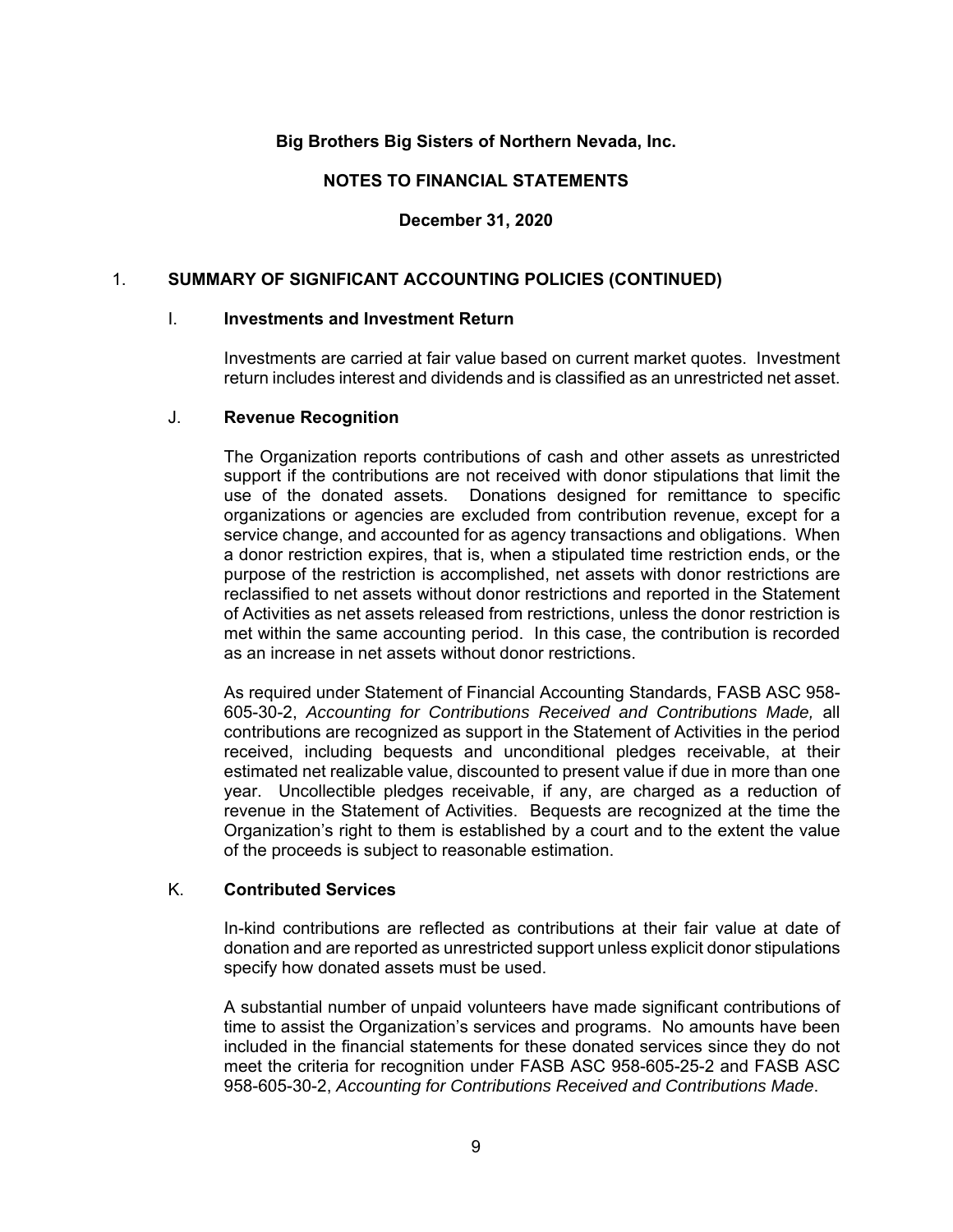## **NOTES TO FINANCIAL STATEMENTS**

### **December 31, 2020**

### 1. **SUMMARY OF SIGNIFICANT ACCOUNTING POLICIES (CONTINUED)**

#### L. **Property and Equipment**

 Property and equipment are carried at cost or, if donated, at the approximate fair value at the date of donation. Fixed asset acquisitions in excess of \$500 are capitalized and depreciation is provided using both straight-line and accelerated methods over the estimated useful lives of the assets. The depreciation expense on assets acquired under capital leases is included with the depreciation expense on owned assets. Depreciation expense for the year ended December 31, 2020, was \$6,287.

#### M. **Functional Allocation of Expenses**

 The costs of providing the various programs and other activities have been summarized on a functional basis in the Statement of Functional Expenses and Statement of Activities. Accordingly, certain costs have been allocated amount the programs and supported services benefitted. These expenses require allocation on a reasonable basis consistently applied. The expenses that are allocated include compensation and benefits, which are allocated on the basis of estimates of time and effort, as well as depreciation and occupancy, which are allocated on a square footage basis. All other costs are direct costs allocated to the function affected.

#### N. **Promises to Give (Pledges Receivable)**

 Unconditional promises to give are recognized as revenues or gains in the period received and as assets, decreases of liabilities, or expenses, depending on the form of the benefits received. Conditional promises to give are recognized only when the conditions on which they depend are substantially met and the promises become unconditional. The discounts on those amounts are computed using riskfree interest rates applicable to the year in which the promises are received. Amortization of the discounts is included in contribution revenue.

 The Organization uses the allowance method to determine uncollectible promises receivable. The allowance is based on prior years' experience and management's analysis of specific promises made.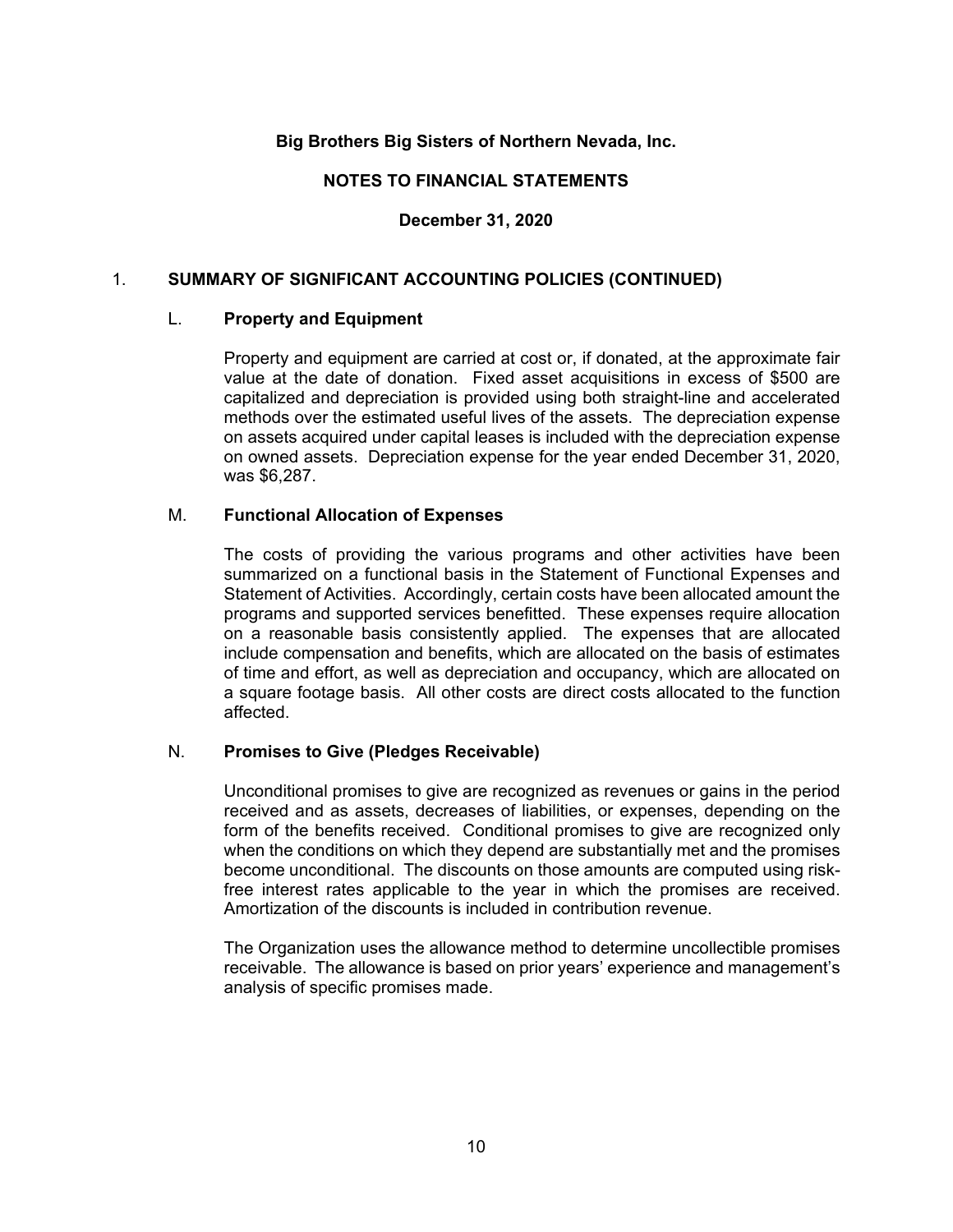# **NOTES TO FINANCIAL STATEMENTS**

## **December 31, 2020**

## 1. **SUMMARY OF SIGNIFICANT ACCOUNTING POLICIES (CONTINUED)**

## O. **Concentrations of Credit Risk**

 The Organization maintains funds at financial institutions located in Northern Nevada. The balances are insured by the Federal Deposit Insurance Corporation (FDIC) up to \$250,000. At December 31, 2020, the uninsured balances were \$53,177.

 The Organization is supported in part by the public. It is always considered reasonably possible that benefactors, grantors or contributors might be lost in the near term. The Organization operates in the Northern Nevada area. Future operations could be affected by changes in the economic or other conditions in that geographical area.

## P. **Advertising Expense**

 Advertising costs are for the solicitation of volunteers and are expensed as incurred. Total advertising expense for the year ended December 31, 2020, was \$332.

#### Q. **Subsequent Events**

 Subsequent events have been evaluated through September 31, 2021, which represents the date the financial statements were available to be issued. Subsequent events after that date have not been evaluated.

#### R. **Reclassifications**

 Certain reclassifications have been made to the prior year's financial statements to conform to the current year presentation. These reclassifications had no effect on previously reported results of operations or total net assets.

# 2. **EMPLOYEE BENEFIT PLAN**

 The Organization has a Section 403(b) retirement plan covering all employees who are at least twenty-one years of age and have one year of service. Employer contributions are up to 3.0% of participant compensation and totaled \$4,527 for the year ended December 31, 2020.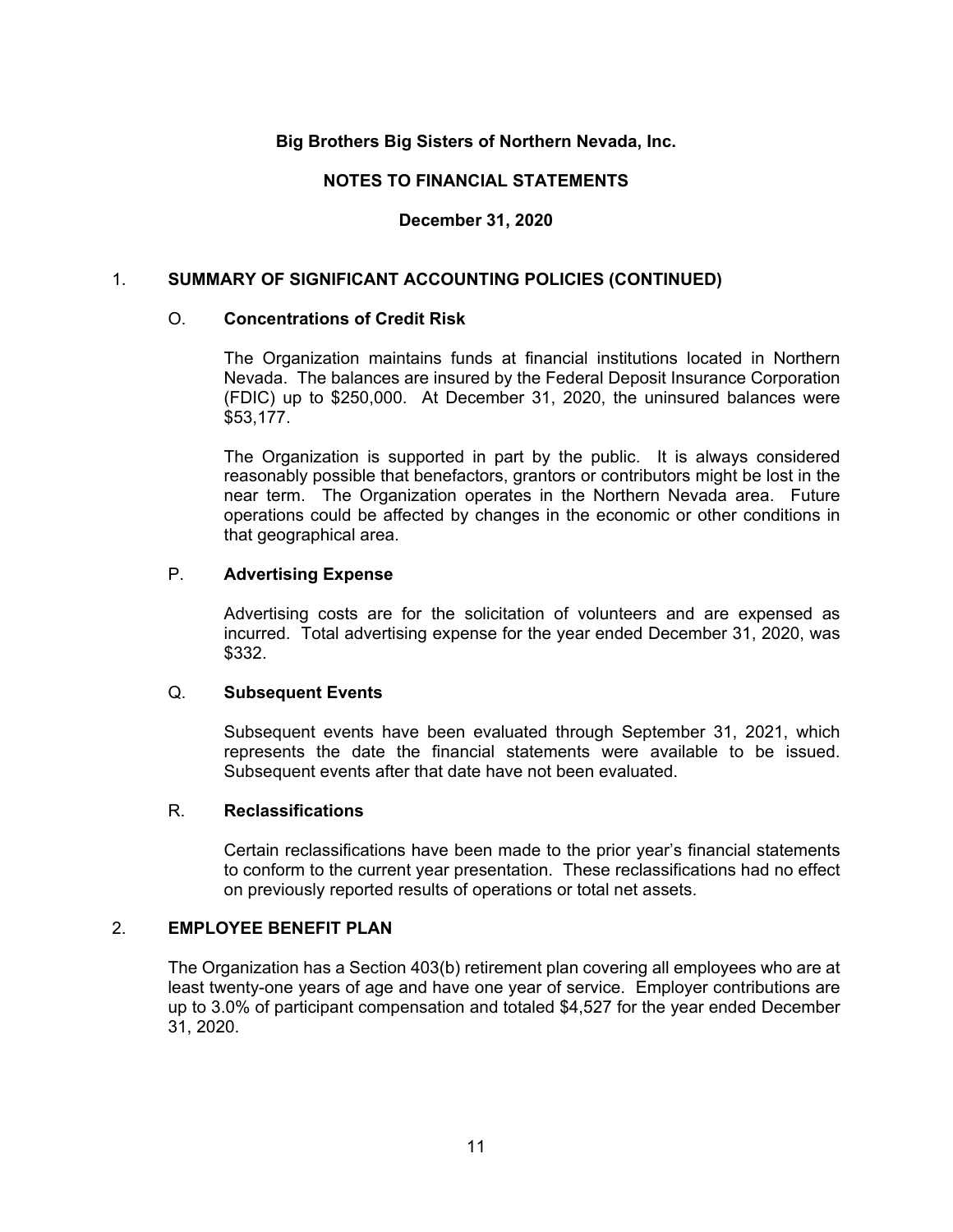## **NOTES TO FINANCIAL STATEMENTS**

#### **December 31, 2019**

### 3. **PROPERTY AND EQUIPMENT**

At December 31, 2020, property and equipment consisted of:

|    | Equipment, furniture and fixtures<br>Computer equipment<br>Less: accumulated depreciation | \$ | 92,237<br>42,395<br>122, 111) |
|----|-------------------------------------------------------------------------------------------|----|-------------------------------|
|    |                                                                                           | S  | 12,521                        |
| 4. | <b>ACCRUED EXPENSES</b>                                                                   |    |                               |
|    | Accrued vacation<br>Accrued payroll                                                       | \$ | 23,459                        |
|    |                                                                                           | \$ | 23,459                        |
|    |                                                                                           |    |                               |

#### 5. **OPERATING LEASES**

 The Organization leases its administrative office, program office, and equipment under both month to month and non-cancelable operating lease agreements expiring at various dates through 2020. Certain vehicles are leased by the Organization for use by the Donation Center, which is a separate non-profit organization that collects donations on behalf of the Organization. This separate non-profit organization, Friends of Big Brothers Big Sisters (FOBBBS), reimburses the Organization for the costs of leasing the vehicles and a portion of the office space. Total lease expense incurred for the year ended December 31, 2020, after reimbursements in the amount of \$5,850 by FOBBBS, was \$30,150. All leases have reached the end of their term. The truck was returned and a replacement vehicle was purchased. The office lease has have converted to a month to month operating lease.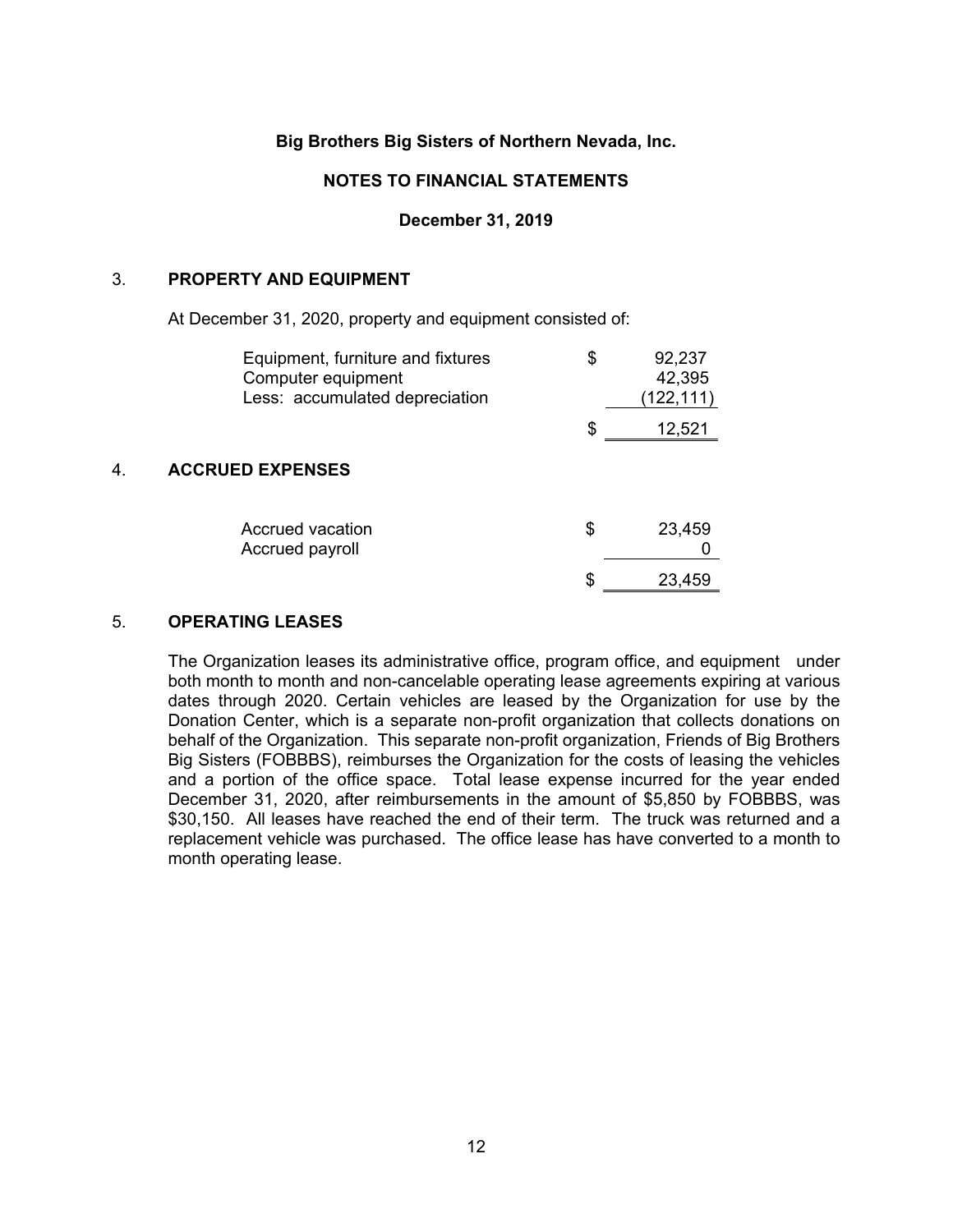## **NOTES TO FINANCIAL STATEMENTS**

#### **December 31, 2020**

#### 6. **RELATED PARTY TRANSACTIONS**

Transactions involving related parties cannot be presumed to be carried out on an arm'slength basis. Except for routine transactions, it is generally not possible to determine whether a particular transaction would have taken place if the parties had not been related or, assuming it would have taken place, what the terms and manner of settlement would have been.

The Organization is related to Friends of Big Brothers Big Sisters (FOBBBS), a separate not-for-profit organization that collects donations on behalf of the Organization. In addition to the operating lease reimbursements detailed in Note 5 above, payroll costs for FOBBBS are advanced by the Organization and subsequently reimbursed by FOBBBS. For the year ended December 31, 2020, the total amounts advanced and reimbursed for payroll, employee benefits and related taxes totaled \$144,661.

The Organization pays for other operating costs of Friends of Big Brothers Big Sisters, for which it is reimbursed. Those costs after payroll and leasing costs totaled \$60,688 for the year ended December 31, 2020.

The reimbursement revenue and corresponding expenses were eliminated in the accompanying statement of activities and are not included in the statement of functional expenses. The net loss recognized after all reimbursements for the year ended December 31, 2020 was \$97,456, as is recorded as Donations from Friends of BBBS in the statement of activities

## 7. **INVESTMENTS**

 The Organization's investments are comprised of certificates of deposit, mutual funds, and corporate bonds and are recorded at fair value. At December 31, 2020, the summary information is:

|                                                | Cost               |   | <b>Fair Value</b> |
|------------------------------------------------|--------------------|---|-------------------|
| Certificates of deposit<br><b>Mutual funds</b> | \$<br>O<br>344,116 | S | 413,255           |
| Stocks and bonds                               | 244,565            |   | 379,631           |
|                                                | \$<br>588,681      | S | 792,886           |
| Designated for:                                |                    |   |                   |
| <b>Current operations</b>                      |                    |   | 392,886           |
| Future operations                              |                    |   | 400,000           |
|                                                |                    | S | 792,886           |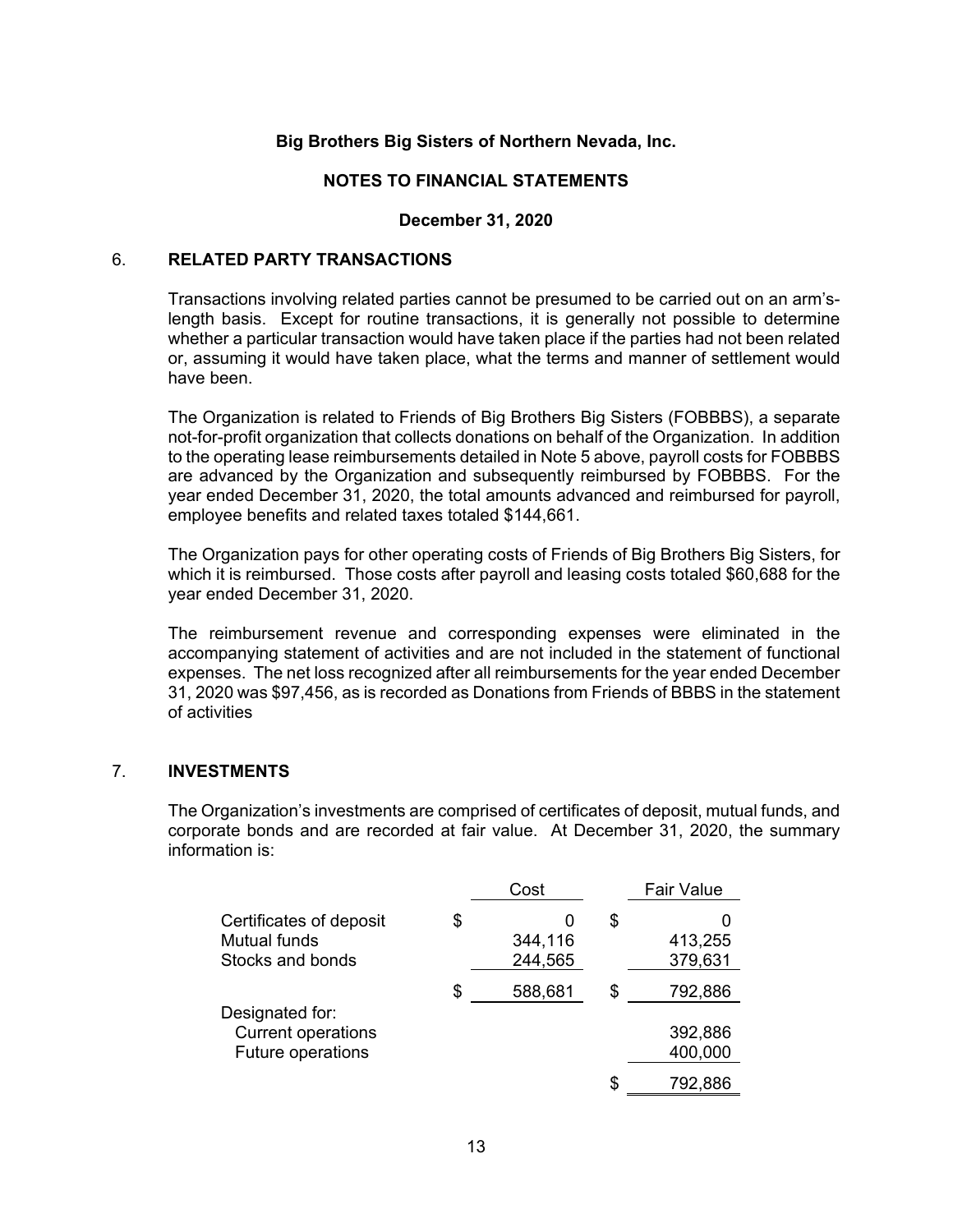## **NOTES TO FINANCIAL STATEMENTS**

#### **December 31, 2020**

## 7. **INVESTMENTS (CONTINUED)**

 The following schedule summarizes investment income for the year ended December 31,  $2020 -$ 

|                                              |   | Designated<br>for Current<br><b>Operations</b> |   | Designated<br>for Future<br>Operations |   | Total            |
|----------------------------------------------|---|------------------------------------------------|---|----------------------------------------|---|------------------|
| Interest and dividends<br>Gain on investment |   | 15,584<br>9,466                                | S | 13,358<br>8,119                        | S | 28,942<br>17,585 |
|                                              | S | 25,050                                         |   | 21,477                                 |   | 46,527           |

#### 8. **FAIR VALUE MEASUREMENTS**

 The Fair Value Measurement topics of the FASB Codification establish a framework for measuring fair value. That framework provides a fair value hierarchy that prioritizes the inputs to valuation techniques used to measure fair value. The hierarchy gives the highest priority to unadjusted quoted prices in active markets for identical assets or liabilities (Level 1 measurements) and the lowest priority to unobservable inputs (Level 3 measurements). The three levels of the fair value hierarchy under the FASB Codification topic are described below:

- Level 1: Inputs to the valuation methodology are unadjusted quoted prices for identical assets or liabilities in active markets that the Organization has the ability to access;
- Level 2: Inputs to the valuation methodology include quoted prices, which are not active quoted prices for similar assets or liabilities. In active markets or inputs other than quoted prices that are observable (either directly or indirectly) for substantially, the full term of the asset or liability;
- Level 3: Inputs to the valuation methodology are unobservable and significant to the fair value measurement.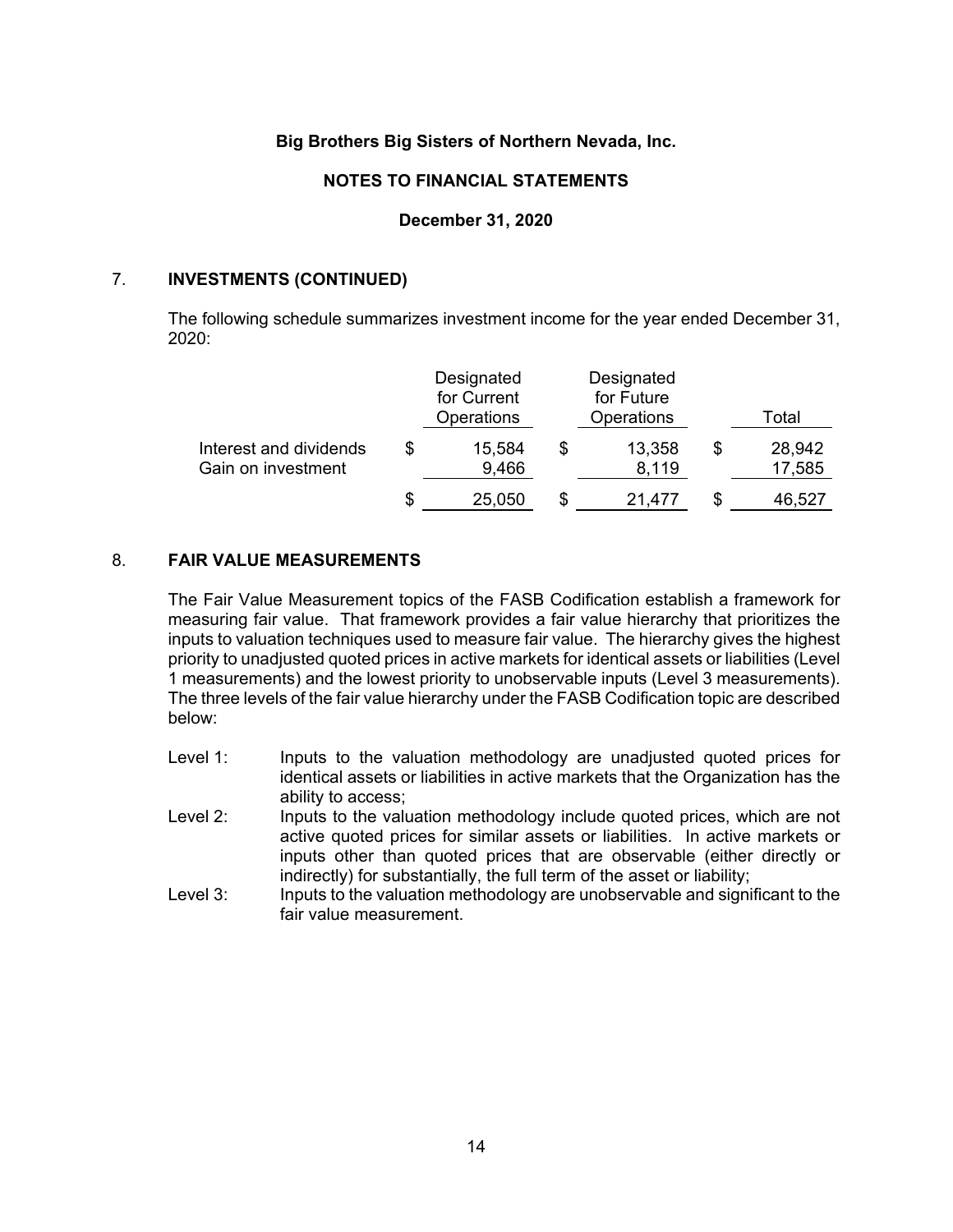## **NOTES TO FINANCIAL STATEMENTS**

#### **December 31, 2020**

## 8. **FAIR VALUE MEASUREMENTS (CONTINUED)**

 The following table sets forth by level, within the hierarchy, the Organization's assets at fair value as of December 31, 2020.

|                                                                        |    | Level 1                      |
|------------------------------------------------------------------------|----|------------------------------|
| Mutual funds<br><b>Bond funds</b><br>Multi-asset funds<br>Equity funds | \$ | 58,623<br>280,874<br>73,758  |
| Stocks and bonds<br>Index funds<br><b>EFT</b> funds                    | S  | 62,181<br>317,450<br>792,886 |
|                                                                        |    |                              |

#### 9. **BOARD DESIGNATED FUNDS**

 At December 31, 2020, the Board designated funds are restricted for the following purposes:

Future operations  $$ 400,000$ 

#### 10. **RESTRICTED CASH AND LIQUIDITY**

At December 31, 2020, \$52,600 of the balance in the operating cash was restricted as to use by the donor.

At December 31, 2020, the Organization has \$1,118,262 in financial assets, consisting of cash of \$303,177, investments or \$792,886 and grants receivable of \$22,199. These assets less those subject to donor restrictions of \$52.600 are available to meet the cash needs of the Organization in the next 12 months. As noted above, the Board has designated \$400,000 of the financial assets for future operations, however, if those amounts were required to fund current operations, they are available to do so.

The Organization manages its liquidity by developing and adopting annual operating budgets that provide sufficient funds for general expenditures in meeting its liabilities and other obligations as they become due. Cash needs of the Organization are expected to be met on a monthly basis from the revenue received each month.